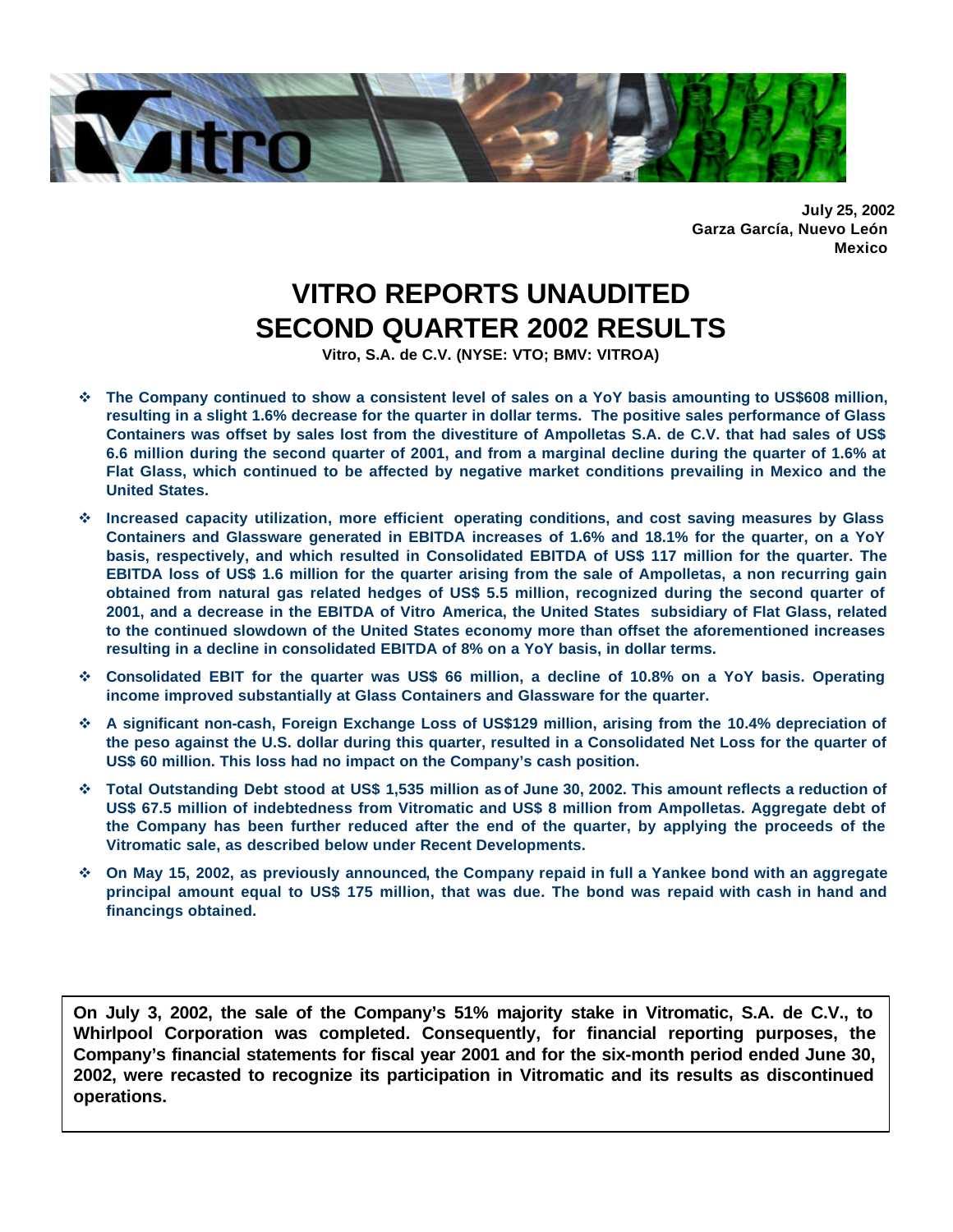*The consolidated financial results, balance sheet, income statement, debt, and cash flows for the six-month period ended June 30, 2002 and June 30, 2001, account for Vitromatic, S.A. de C. V. as a discontinued operation. All figures provided in this announcement are in accordance with Generally Accepted Accounting Principles in Mexico. All figures are unaudited and are presented in constant Mexican pesos as of June 30, 2002. Dollar figures are in nominal US dollars and are obtained by dividing nominal pesos for each month by the applicable exchange rate as of the end of that month.* 

*This announcement contains certain forward-looking statements and information relating to Vitro, S.A. de C.V. and its Subsidiaries that are*  based on the beliefs of its management as well as assumptions made by and information currently available to the Company. Such statements *reflect the current views of Vitro with respect to future events and are subject to certain risks, uncertainties and assumptions. Many factors could cause the actual results or performance of Vitro to be materially different from any future results or performance that may be expressed or implied by such forward-looking statements, including, among others, changes in general economic, political, governmental and business conditions globally and in the countries in which Vitro does business. Should one or more of these risks or uncertainties materialize, or should underlying assumptions prove incorrect, actual results may vary materially from those described herein as anticipated, believed, estimated, expected or targeted. Vitro does not intend, and does not assume any obligation, to update these forward-looking statements.*

Vitro, S.A. de C.V. (NYSE: VTO; BMV: VITROA), through its subsidiary companies, is one of the world's leading glass producers. Vitro is a major participant in three principal businesses: flat glass, glass containers, and glassware. Its subsidiaries serve multiple product markets, including construction and automotive glass; fiberglass; food and beverage, wine, liquor, cosmetics and pharmaceutical glass containers; glassware for commercial, industrial and retail uses; plastic and aluminum containers. Vitro also produces raw materials, and equipment and capital goods for industrial use. Founded in 1909 in Monterrey, Mexico-based Vitro has joint ventures with major world-class partners and industry leaders that provide its subsidiaries with access to international markets, distribution channels and state-of-the-art technology. Vitro's subsidiaries have facilities and distribution centers in seven countries, located in North, Central and South America, and Europe, and export to more than 70 countries worldwide. For further information, please visit our website at: http://www.vitro.com

## **Second Quarter 2002 results Conference Call and Web cast Friday, July 26, 2002 12:00 Noon (New York) EDT - 11:00 A.M. (Monterrey) CDT**

A live web cast of the conference call will be available to investors and the media at http://www.vitro.com/ through Friday, August 23, 2002.

 For inquiries regarding the conference call, please contact Luca Biondolillo of Breakstone & Ruth via telephone at (646) 536-7012 or via email at *Lbiondolillo@breakstoneruth.com.* 

#### **For further information, please contact:**

| (Investor Relations)        | $(U.S.$ agency)                                |    | (Media Relations)    |
|-----------------------------|------------------------------------------------|----|----------------------|
| Rodrigo Collada             | Luca Biondolillo / Susan Borinelli             |    | Albert Chico         |
| Vitro S.A. de C.V.          | Breakstone & Ruth International                |    | Vitro, S. A. de C.V. |
| $+$ (52) 81-8863-1240       | (646) 536-7012 / 7018                          |    | + (52) 81-8863-1335  |
| rcollada@vitro.com          | Lbiondolillo@breakstoneruth.com                |    | achico@vitro.com     |
|                             | Sborinelli@breakstoneruth.com                  |    |                      |
|                             | <b>DETAILED FINANCIAL INFORMATION FOLLOWS:</b> |    |                      |
| <b>Consolidated Results</b> |                                                |    |                      |
| Sales                       |                                                | 3  |                      |
|                             | <b>EBIT and EBITDA</b>                         | 3  |                      |
|                             | <b>Total Financing Cost</b>                    |    |                      |
| Taxes                       |                                                |    |                      |
|                             | Net Income                                     | 5  |                      |
|                             | <b>Capital Expenditures</b>                    | 5  |                      |
|                             | <b>Financial Position</b>                      | 5  |                      |
|                             | Debt Profile                                   | 6  |                      |
|                             | Cash Flow                                      | 6  |                      |
| <b>Flat Glass</b>           |                                                |    |                      |
| <b>Glass Containers</b>     |                                                | 8  |                      |
| Glassware                   |                                                | 9  |                      |
| <b>Recent Developments</b>  |                                                | 10 |                      |
|                             | <b>Consolidated Financial Statements</b>       | 11 |                      |
| Segmented Information       |                                                | 12 |                      |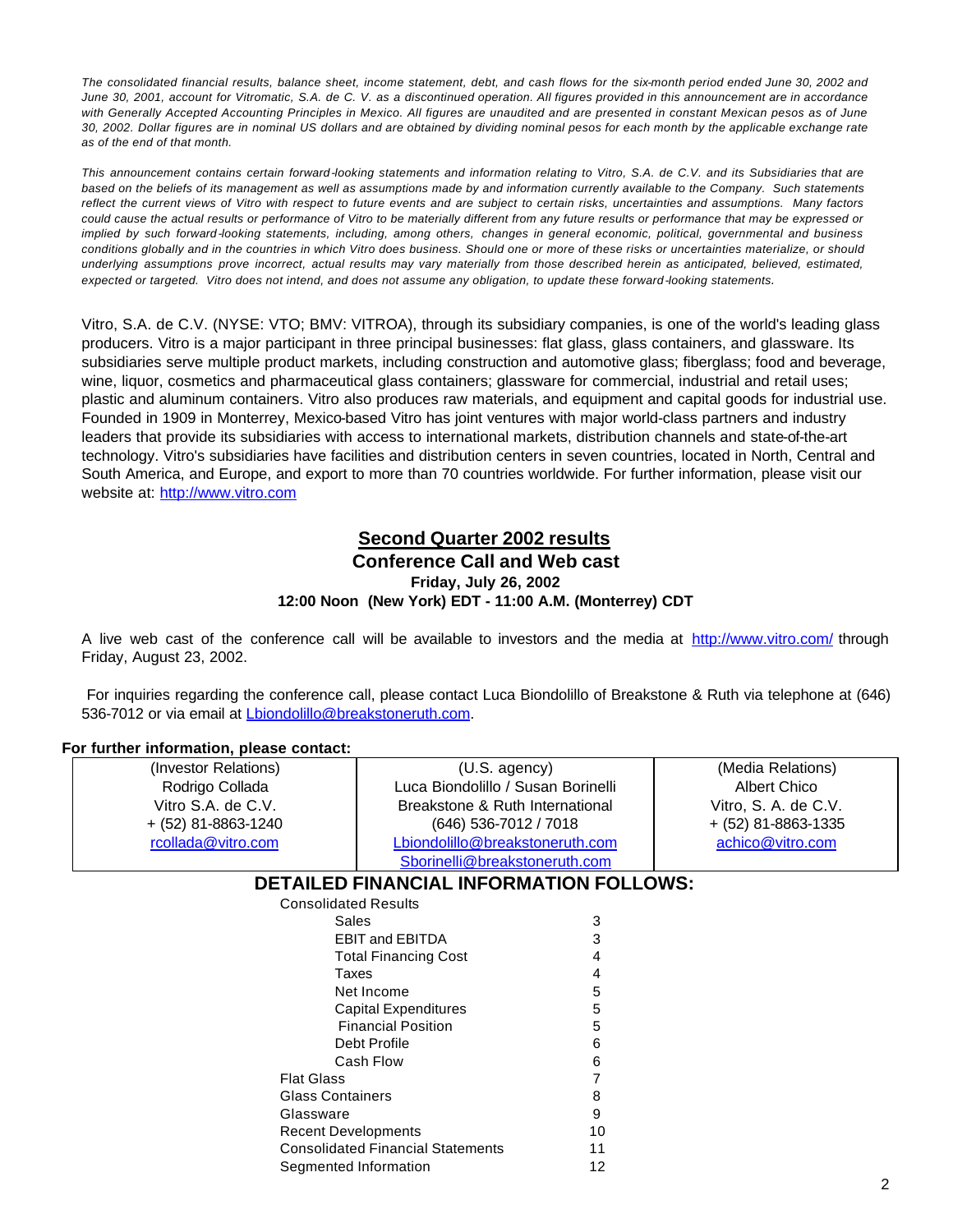## **Sales**

Consolidated Net Sales for the second quarter of 2002 remained practically flat on a YoY basis, in dollar terms, declining a slight 1.6%, reaching US\$ 608 million. Sales of glass containers by the Containers division increased, but were offset by the sales reduction arising from the sale of Ampolletas. At Flat Glass, sales volumes increased and Vitro España was consolidated for the full quarter; however, Flat Glass' sales were offset by the slowdown in the United States and Mexican economies, especially in the U.S. commercial construction sector, and the consequential pricing pressures. At Glassware, sales for the quarter declined slightly YoY, still affected by the slowdown of the Mexican and United States economies and pricing pressures resulting from imports.

| Table I                   |           |        |           |        |        |        |        |  |  |
|---------------------------|-----------|--------|-----------|--------|--------|--------|--------|--|--|
| <b>Sales</b>              |           |        |           |        |        |        |        |  |  |
|                           |           |        | millions) |        |        |        |        |  |  |
|                           |           | IIQ'02 | IIQ'01    | % Var. | 6M'02  | 6M'01  | % Var. |  |  |
| <b>Cons. Net Sales</b>    | <b>Ps</b> | 5,955  | 6,064     | (1.8)  | 11,308 | 11,616 | (2.7)  |  |  |
| <b>Cons. Net Sales</b>    | US\$      | 608    | 618       | (1.6)  | 1,168  | 1.161  | 0.6    |  |  |
| <b>IDomestic</b>          | <b>Ps</b> | 2.797  | 2.928     | (4.5)  | 5.321  | 5,598  | (4.9)  |  |  |
| <b>IDomestic</b>          | US\$      | 288    | 303       | (4.9)  | 561    | 564    | (0.6)  |  |  |
| <b>Exports</b>            | <b>Ps</b> | 1,553  | 1,554     | (0.1)  | 2,905  | 3,028  | (4.0)  |  |  |
| <b>Exports</b>            | US\$      | 158    | 158       | 0.3    | 299    | 302    | (0.9)  |  |  |
| <b>Foreign Subs.</b>      | <b>Ps</b> | 1,606  | 1,582     | 1.5    | 3,081  | 2,991  | 3.0    |  |  |
| <b>IForeian Subs.</b>     | US\$      | 161    | 157       | 2.8    | 308    | 295    | 4.3    |  |  |
| % Dilr. Sales*/Tot. Sales |           | 53     | 51        |        | 52     | 51     |        |  |  |
| % Exp. Sales/Tot. Sales   |           | 26     | 26        |        | 26     | 26     |        |  |  |

# **EBIT and EBITDA**

On a YoY basis, in dollar terms, EBIT and EBITDA for the quarter declined by 10.8% and 8.0%, to US\$ 66 million and US\$117 million, respectively. At Glass Containers, EBIT and EBITDA for the quarter improved as a result of better operating efficiencies and capacity utilization. Flat Glass' EBIT and EBITDA for the quarter decreased substantially due to the continued slowdown of the Mexican and United States economies, principally in the U.S. commercial construction sector. Increased capacity utilization contributed to an improvement in the EBIT and EBITDA at Glassware for the quarter.

EBIT and EBITDA improvements at Glass Containers and Glassware were offset by the loss of US\$ 1 million in EBIT for the quarter and US\$ 2 million in EBITDA for the quarter, as a result of the sale of Ampolletas. Furthermore, EBIT and EBITDA were negatively affected as a result of the impact of a gain arising from a natural gas related hedge in the second quarter of 2001, in the amount of US\$ 5.5 million.

| <b>Table II</b><br><b>EBIT and EBITDA</b><br>(millions)<br>6M'02<br>IIQ'02<br>IIQ'01<br>6M'01<br>% Var.<br>% Var. |                   |                |                |        |                |                |        |  |  |
|-------------------------------------------------------------------------------------------------------------------|-------------------|----------------|----------------|--------|----------------|----------------|--------|--|--|
| <b>IEBIT</b><br><b>IEBIT Margin</b>                                                                               | <b>Ps</b><br>$\%$ | 642<br>10.8%   | 716<br>11.8%   | (10.4) | 1.111<br>9.8%  | 1.336<br>11.5% | (16.8) |  |  |
| <b>EBIT</b><br><b>EBIT Margin</b>                                                                                 | US\$<br>%         | 66<br>10.8%    | 74<br>11.9%    | (10.8) | 116<br>9.9%    | 135<br>11.6%   | (14.0) |  |  |
| <b>EBTDA</b><br><b>EBITDA Margin</b>                                                                              | Ps<br>$\%$        | 1,139<br>19.1% | 1,233<br>20.3% | (7.6)  | 2,101<br>18.6% | 2,370<br>20.4% | (11.4) |  |  |
| <b>EBITDA</b><br><b>EBITDA Margin</b>                                                                             | US\$<br>%         | 117<br>19.2%   | 127<br>20.6%   | (8.0)  | 220<br>18.8%   | 239<br>20.5%   | (7.9)  |  |  |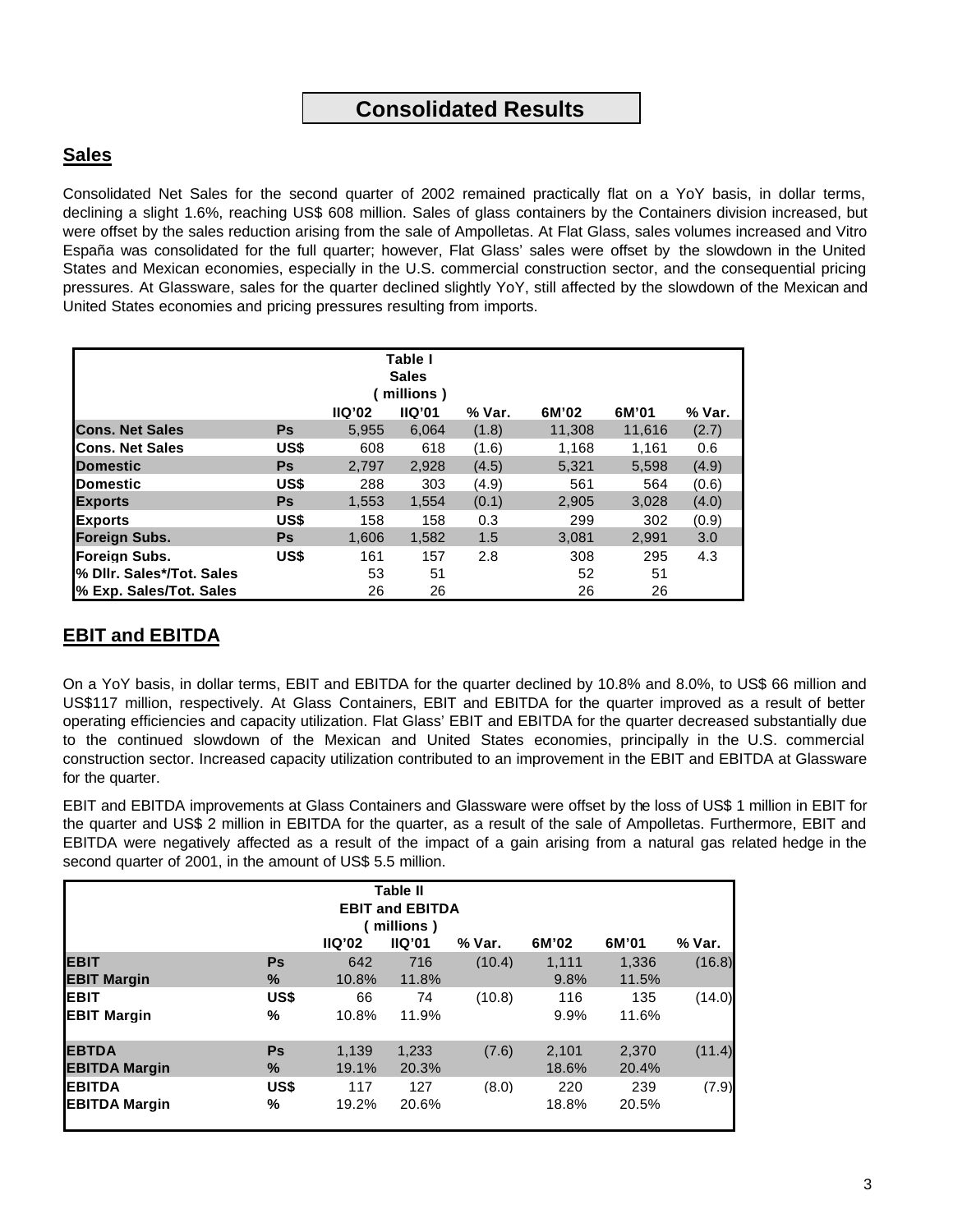# **Total Financing Cost**

The Company's Total Interest Expense for the quarter decreased YoY by 17.8%, to US\$32 million. The Company's weighted average cost of debt decreased to 8.6% from 9.2% for second quarter of 2001. This was the result of the Company's debt structure, of which 87.7% is denominated in dollars and 46% is indexed to Libor rates, therefore allowing the Company to take advantage of the historically low rates of U.S. dollar denominated financings. In addition, the Company has entered into cap and swap transactions that cover approximately US\$ 700 million of debt, and are intended to provide an effective hedge if rates return to their average historical levels.

The 10.4% depreciation of the peso against the U.S. dollar during the second quarter of 2002, resulted in a non-cash Foreign Exchange Loss for the period of US\$129 million. This loss had no impact on the Company's cash position.

Total Financing Cost for the quarter was US\$150 million, compared with a Total Financing Gain of US\$30 million for the second quarter of 2001, when the peso had appreciated against the U.S. dollar for the period by 4.5%.

| Table III<br><b>Total Financing Cost</b><br>(millions)        |           |                |              |        |               |       |        |  |  |  |  |
|---------------------------------------------------------------|-----------|----------------|--------------|--------|---------------|-------|--------|--|--|--|--|
| <b>IIQ'01</b><br>IIQ'02<br>% Var.<br>6M'02<br>6M'01<br>% Var. |           |                |              |        |               |       |        |  |  |  |  |
| <b>Interest Expense</b>                                       | <b>Ps</b> | 309            | 373          | (17.0) | 604           | 847   | (28.7) |  |  |  |  |
| <b>Interest Expense</b>                                       | US\$      | 32             | 39           | (17.8) | 63            | 85    | (25.8) |  |  |  |  |
| <b>Interest Income</b>                                        | <b>Ps</b> | 14             | $\mathsf{R}$ | 71.6   | 17            | 17    | (1.8)  |  |  |  |  |
| Interest Income                                               | US\$      | 1              | 1            | 75.0   | $\mathcal{P}$ | 2     | 6.3    |  |  |  |  |
| <b>Foreign Exchange Loss</b><br>(Gain)                        | <b>Ps</b> | 1,247          | (555)        | -.-    | 1,054         | (723) | $-1$   |  |  |  |  |
| <b>Foreign Exchange Loss</b><br>(Gain)                        | US\$      | 129            | (57)         | -.-    | 108           | (74)  | -.-    |  |  |  |  |
| <b>Gains from Monetary</b><br><b>Position</b>                 | <b>Ps</b> | 161            | 141          | 14.0   | 361           | 312   | 15.8   |  |  |  |  |
| <b>Gains from Monetary</b><br><b>Position</b>                 | US\$      | 17             | 15           | 14.8   | 38            | 31    | 22.6   |  |  |  |  |
| <b>Other Financial Expenses</b><br>(Net)                      | Ps        | 66             | 43           | 53.1   | 134           | 103   | 29.5   |  |  |  |  |
| <b>Other Financial Expenses</b><br>(Net)                      | US\$      | $\overline{7}$ | 4            | 63.4   | 14            | 10    | 45.5   |  |  |  |  |
| <b>Total Financing Cost</b>                                   | <b>Ps</b> | 1.448          | (289)        | - -    | 1.413         | (102) |        |  |  |  |  |
| <b>Total Financing Cost</b>                                   | US\$      | 150            | (30)         | -.-    | 145           | (12)  | -.-    |  |  |  |  |

## **Taxes**

Income tax accrued for the quarter decreased YoY as a result of the Foreign Exchange Loss posted for the period, as well as the decline in EBIT mentioned above. Year-to-date, deferred taxes declined in line with the new corporate tax rate passed by the Mexican Congress in December 2001.

| <b>Table IV</b><br>Taxes & PSW<br>millions) |           |        |        |        |       |       |        |  |  |  |
|---------------------------------------------|-----------|--------|--------|--------|-------|-------|--------|--|--|--|
|                                             |           | IIQ'02 | IIQ'01 | % Var. | 6M'02 | 6M'01 | % Var. |  |  |  |
| <b>Income Tax Accrued Ps</b>                |           | 104    | 156    | (33.4) | 174   | 234   | (25.4) |  |  |  |
| <b>Income Tax Accrued US\$</b>              |           | 11     | 16     | (33.4) | 18    | 23    | (22.7) |  |  |  |
| Deferred Income Tax Ps                      |           | (456)  | 72     | -.-    | (651) | 134   | $-1$   |  |  |  |
| <b>Deferred Income Tax US\$</b>             |           | (47)   |        | $-1$   | (68)  | 14    | $-1$   |  |  |  |
| <b>Total Income Tax</b>                     | <b>Ps</b> | (352)  | 228    | -.-    | (477) | 368   | $-1 -$ |  |  |  |
| <b>Total Income Tax</b>                     | US\$      | (37)   | 23     | -.-    | (50)  | 37    | $-1$   |  |  |  |
| <b>Profit Sharing to Workers</b>            | <b>Ps</b> | 23     | 30     | (22.7) | 48    | 55    | (12.4) |  |  |  |
| <b>Profit Sharing to Workers</b>            | US\$      | 2      | 3      | (23.2) | 5     | 6     | (8.3)  |  |  |  |
| <b>Taxes &amp; PSW</b>                      | Ps        | (329)  | 258    | $-1$   | (429) | 422   | $-1$   |  |  |  |
| Taxes & PSW                                 | US\$      | (34)   | 26     | -.-    | (45)  | 43    | -.-    |  |  |  |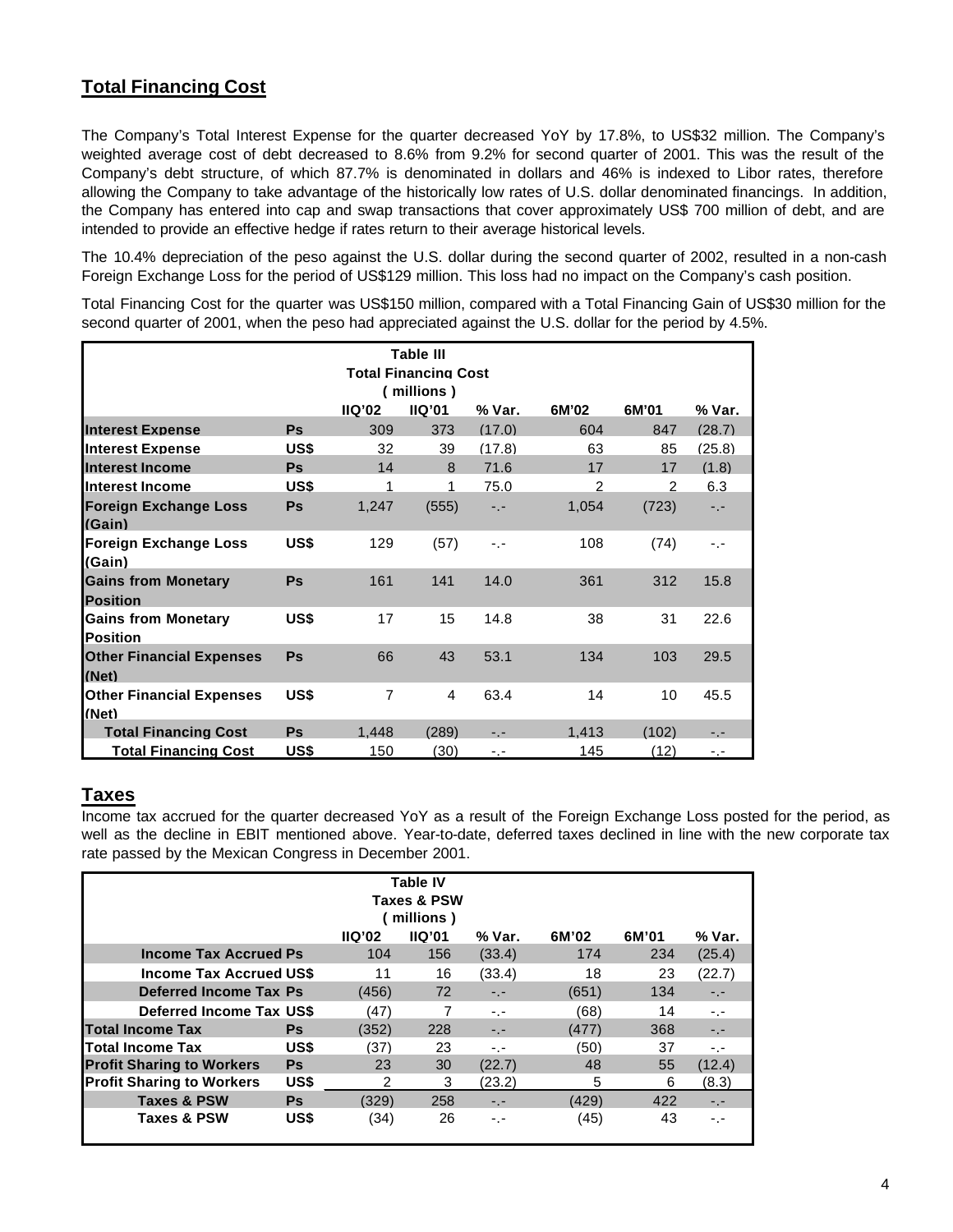## **Net Income**

For the quarter, the Company posted a Consolidated Net Loss of US\$60 million, mainly due to the above-mentioned Foreign Exchange Loss. The Net Majority Loss for the quarter was US\$51 million.



# **Capital Expenditures**

During the second quarter, the Company invested a total of US\$23 million in capital expenditures. Investments in Capex were allocated, primarily, to the repair of a production furnace in the Glass Containers' plant located in Guadalajara.

## **Financial Position**

After giving effect to the recasting of the Company's participation in Vitromatic as a discontinued operation, the Company's Total Debt, measured on a QoQ basis, increased by US\$ 22 million. However, the new debt incurred includes a facility, which was used as a means to refinance the Company's Yankee bond, the aggregate amount of which (US\$ 80 million) has been recorded on the Company's books, but approximately half of which (US\$ 40 million) remains on deposit and will be released to the Company, if and when such facility is assigned to third party investors.

On a net basis, after netting amounts due with amounts deposited under the aforementioned facility, the Company's Total Debt for the quarter decreased, on a QoQ, basis by US\$18 million.

The amount received from the sale of Vitromatic on July 3, 2002, i.e. US\$ 130 million, was applied by the Company to reduce outstanding debt. On a pro-forma basis and after giving effect to the application of the net proceeds from the sale, the Company's aggregate debt, as of June 30, 2002, would have been US\$ 1,405 million.

| <b>Table V</b><br><b>Debt Indicators</b><br><b>Millions of dollars</b>                                                        |               |              |               |                |               |  |  |  |
|-------------------------------------------------------------------------------------------------------------------------------|---------------|--------------|---------------|----------------|---------------|--|--|--|
|                                                                                                                               | <b>IIQ'02</b> | <b>IQ'02</b> | <b>IVQ'01</b> | <b>IIIQ'01</b> | <b>IIQ'01</b> |  |  |  |
| Interest Coverage Ratio (1)<br><b>Debt / EBITDA LTM</b>                                                                       | 3.19<br>3.79  | 3.09<br>3.35 | 2.89<br>3.28  | 2.8<br>3.36    | 2.76<br>3.11  |  |  |  |
| <b>Total Debt</b>                                                                                                             | 1.535         | 1.513        | 1.497         | 1.527          | 1.548         |  |  |  |
| Short - Term Debt (3)                                                                                                         | 612           | 647          | 618           | 454            | 604           |  |  |  |
| Long - Term Debt                                                                                                              | 923           | 865          | 878           | 1.073          | 943           |  |  |  |
| <b>ICurrency Mix (%) dollars / pesos</b>                                                                                      | 88/12         | 95/5         | 96/4          | 96/4           | 94/6          |  |  |  |
| <b>IWeighted Average Cost of Debt (%)</b>                                                                                     | 8.6           | 8.6          | 9.1           | 8.8            | 9.2           |  |  |  |
| (1) Last twelve months trailing EBITDA/Interest expense<br>(2) Short term debt includes current maturities of long-term debt. |               |              |               |                |               |  |  |  |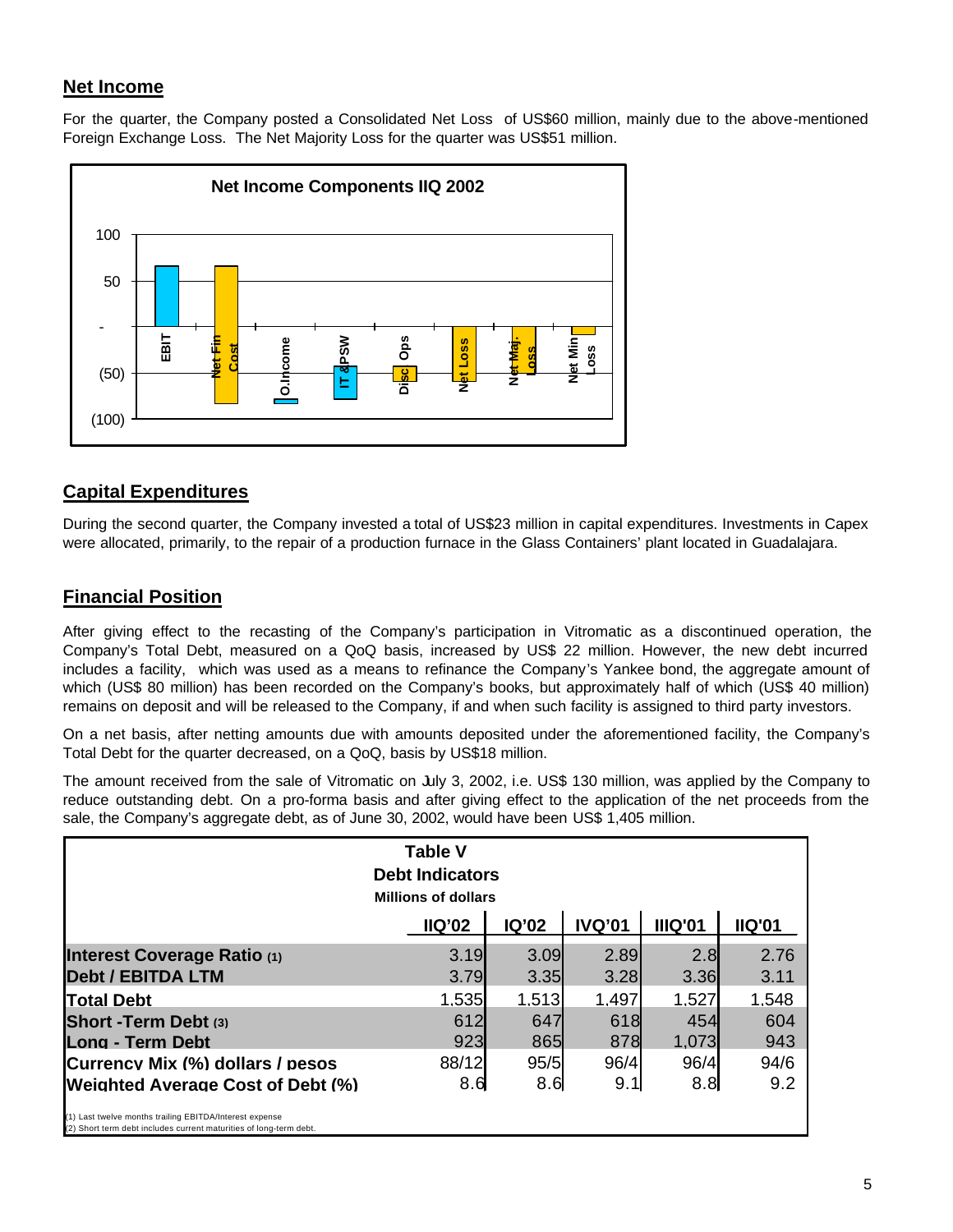## **Debt Profile as of June 30, 2002**

- 60% of debt was long-term.
- Average life of debt was 2.9 years.
- 48% of debt maturing in the period July 2002 June 2003, or approximately US\$292 million, was related to trade finance.
- The rate composition of the Company's debt was 54% fixed rate, 24% floating rate plus a fixed spread, and 22% was short-term debt renewed at then prevailing market conditions.



Other Long Term Facilities Trade Finance – Long Term Facilities Revolving Facilities Trade Finance – Revolving Facilities



Amortizations starting July '03-June '04 and thereafter during subsequent twelve month period.



# **Cash Flow**

Net free cash flow for the quarter was US\$25 million, representing a 66.3% decline on a YoY basis. During the quarter, higher YoY investments in fixed assets (increase in capital expenditures of US\$6 million) and an increase in working capital (US\$45 million) that affected free cash flow, were only partially offset by the decline in interest expense (US\$8 million) and taxes and dividends paid (US\$4 million) for the period.

| <b>Table VI</b>                    |           |        |            |        |       |       |        |
|------------------------------------|-----------|--------|------------|--------|-------|-------|--------|
| Cash Flow <sup>(1)</sup>           |           |        |            |        |       |       |        |
|                                    |           |        | (millions) |        |       |       |        |
|                                    |           | IIQ'02 | IIQ'01     | % Var. | 6M'02 | 6M'01 | % Var. |
| <b>EBITDA</b>                      | Ps        | 1,139  | 1,233      | (7.6)  | 2,101 | 2,370 | (11.4) |
| <b>EBITDA</b>                      | US\$      | 117    | 127        | (8.0)  | 220   | 239   | (7.9)  |
| (-) Net interest expense (2)       | <b>Ps</b> | 475    | 552        | (14.0) | 710   | 927   | (23.5) |
| (-) Net interest expense (2)       | US\$      | 49     | 57         | (14.3) | 74    | 94    | (20.9) |
| (-)CAPEX                           | <b>Ps</b> | 225    | 170        | 32.6   | 442   | 319   | 38.7   |
| (-)CAPEX                           | US\$      | 23     | 17         | 32.4   | 46    | 32    | 44.3   |
| (+/-) Working capital inv.         | Ps        |        | (441)      | $-1$   | 535   | (147) | $-1$   |
| (+/-) Working capital inv.         | US\$      | (0)    | (45)       | (98.9) | 58    | (16)  | - 1    |
| = Free Cash Flow                   | Ps        | 438    | 952        | (54.0) | 415   | 1.271 | (67.4) |
| = Free Cash Flow                   | US\$      | 45     | 98         | (53.6) | 41    | 129   | (68.0) |
| (-) Taxes and dividends<br>paid ** | Ps        | 208    | 237        | (12.4) | 477   | 618   | (22.7) |
| (-) Taxes and dividends<br>paid ** | US\$      | 21     | 25         | (16.1) | 49    | 62    | (20.5) |
| = Net Free Cash Flow               | Ps        | 231    | 715        | (67.7) | (63)  | 654   |        |
| = Net Free Cash Flow               | US\$      | 25     | 73         | (66.3) | (8)   | 67    |        |
|                                    |           |        |            |        |       |       |        |

1. This is a cash flow statement and it does not represent a Statement of Changes in Financial Position according to Mexican GAAP.

2. Includes other financial expenses and products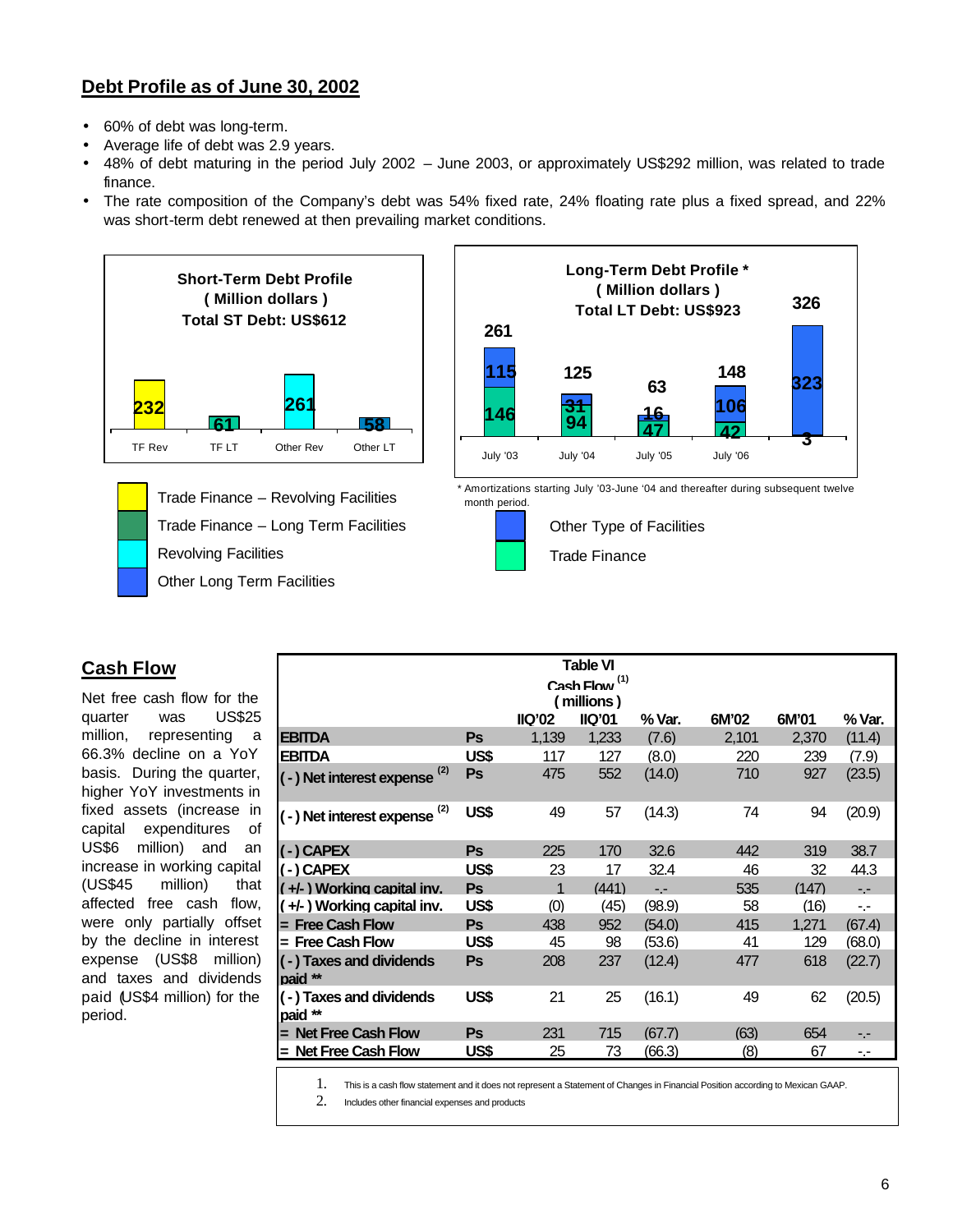## **Flat Glass**

(47% of Consolidated Sales)

## **Sales**

During the quarter, the aggregate volume of glass sales increased; however, as a result of the pressure on prices, sales at Flat Glass decreased slightly, on a YoY basis, in dollar terms, by 1.6%, amounting to US\$ 282 million.

Export sales for the quarter increased YoY by 10.5% million, in dollar terms.

Export sales volumes for the quarter increased 26% on a YoY basis.

Vitro America's sales for the quarter were adversely affected by the ongoing softness of the U.S. economy, especially on the West Coast. Sales decreased YoY by 9%, to US\$117million.

Vitro España´s sales performance improved on a YoY basis. This entity was consolidated into Flat Glass as of May 2001, and for the second quarter of this year, accounted for 8% of the consolidated sales of the Flat Glass business unit.

Fiberglass sales for the quarter increased by 4% on a YoY basis.

|                        |      | <b>Table VII</b><br><b>Flat Glass</b><br>(millions) |        |           |
|------------------------|------|-----------------------------------------------------|--------|-----------|
|                        |      | IIO'02                                              | IIO'01 | % Var.    |
| <b>Cons. Net Sales</b> | Ps   | 2,770                                               | 2,823  | $-1.9%$   |
| <b>Cons. Net Sales</b> | US\$ | 282                                                 | 286    | $-1.6%$   |
| <b>Domestic Sales</b>  | Ps   | 809                                                 | 895    | $-9.6%$   |
| <b>Domestic Sales</b>  | US\$ | 83                                                  | 92     | $-10.1%$  |
| <b>Exports</b>         | Ps   | 694                                                 | 625    | 11.1%     |
| <b>Exports</b>         | US\$ | 72                                                  | 65     | 10.5%     |
| Foreign Subs.          | Ps   | 1,304                                               | 1,326  | $-1.6%$   |
| Foreign Subs.          | US\$ | 131                                                 | 132    | $-0.4%$   |
| <b>EBIT</b>            | Ps   | 246                                                 | 348    | $-29.3%$  |
| <b>EBIT Margin</b>     | %    | 8.9%                                                | 12.3%  |           |
| EBIT                   | US\$ | 25                                                  | 36     | $-30.0\%$ |
| <b>EBIT Margin</b>     | $\%$ | 8.9%                                                | 12.5%  |           |
| <b>EBITDA</b>          | Ps   | 408                                                 | 502    | $-18.7%$  |
| <b>EBITDA Margin</b>   | $\%$ | 14.7%                                               | 17.8%  |           |
| <b>EBITDA</b>          | US\$ | 42                                                  | 52     | $-19.4%$  |
| <b>EBITDA Margin</b>   | %    | 14.8%                                               | 18.1%  |           |

#### **EBIT and EBITDA**

| <b>Table VIII</b>                |                                             |         |        |  |  |  |  |  |
|----------------------------------|---------------------------------------------|---------|--------|--|--|--|--|--|
|                                  | <b>Flat Glass</b>                           |         |        |  |  |  |  |  |
|                                  | <b>Construction &amp; Auto Sales Volume</b> |         |        |  |  |  |  |  |
|                                  | (Million of metric tons)                    |         |        |  |  |  |  |  |
|                                  |                                             |         |        |  |  |  |  |  |
|                                  | IIO'02                                      | IIO'01  | % Var. |  |  |  |  |  |
| Total                            | 145.755                                     | 124.755 | 16.83% |  |  |  |  |  |
|                                  |                                             |         |        |  |  |  |  |  |
| <b>Fiber Glass (metric tons)</b> |                                             |         |        |  |  |  |  |  |
| Total                            | 14.854                                      | 11,669  | 27.29% |  |  |  |  |  |

Consolidated EBIT for the quarter was US\$25 million, representing a YoY decline of 30%, mainly due to the slowdown in the U.S. economy that has substantially impacted Vitro America. Continuing reductions in SG&A for the period by Vitro America, have not been sufficient to compensate for the decline in sales.

Flat Glass' domestic construction sector has impacted EBIT negatively as a result of a one-time operating problem, arising from a failure in

energy supply, that forced the Company to import product to serve its customers. Also, pricing pressures have continued in the domestic market. An increase in productivity in automotive plants, has improved the profitability of this segment, even under prevailing pricing pressures.

Vitro España has outperformed synergies expected at the time of the acquisition, because of the high value added of its product mix.

Consolidated EBITDA for the quarter was US\$ 42 million, a 19.4% decrease on a YoY basis, resulting from the factors outlined above.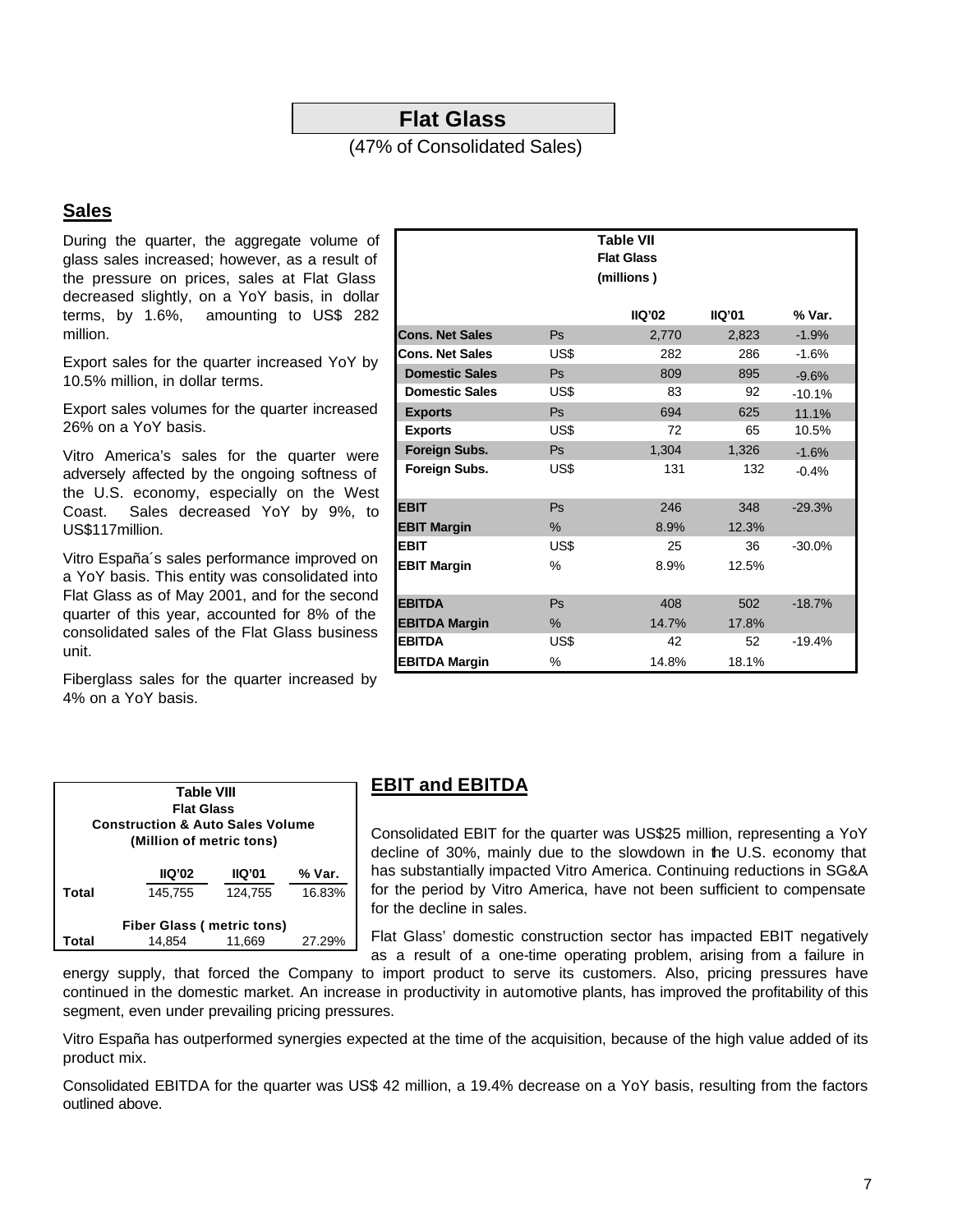## **Glass Containers**

#### (42% of Consolidated Sales)

#### **Sales**

.

On a consolidated basis, in U.S. dollar terms, sales of Glass Containers declined slightly on a YoY basis, by 2.5%, reaching US\$ 254 million. The decline is attributable to the divesture of Ampolletas, which in the second quarter of 2001 had net sales of US\$6.6 million.

For the quarter, sales of glass products, that account for 86% of the business unit's sales, increased YoY by 2.3% in dollar terms.

Domestic sales volumes for the quarter increased in most sectors, particularly with respect of nonreturnable soft drink bottles and beer. Sales by non-Mexican subsidiaries located in Central America increased substantially in dollar terms, on a YoY basis, reaching US\$ 30 million or a 18.8% increase.

Vancan sales for the quarter increased YoY by 4.3% in dollar terms, despite strong pricing pressures from its customer base, due primarily to excess capacity in the domestic market

|                           | Table X<br><b>Glass Containers</b><br>Sales Volume<br>((Millions of units) |               |        |  |  |  |  |  |  |
|---------------------------|----------------------------------------------------------------------------|---------------|--------|--|--|--|--|--|--|
|                           | IIO'02                                                                     | <b>IIQ'01</b> | % Var. |  |  |  |  |  |  |
| <b>Domestic</b>           | 977,730<br>1,065,723<br>9.0                                                |               |        |  |  |  |  |  |  |
| <b>Exports</b>            | 314,827                                                                    | 339,234       | $-7.2$ |  |  |  |  |  |  |
| Total                     | 1,380,550                                                                  | 1,316,964     | 4.8    |  |  |  |  |  |  |
| Álcali (tons)<br>Aluminum | 137,517<br>139,368<br>$-1.3$                                               |               |        |  |  |  |  |  |  |
| cans (MM<br>units)        | 275,314                                                                    | 247.397       | 11.2   |  |  |  |  |  |  |

| Table IX<br><b>Glass Containers</b><br>(millions) |               |               |        |          |  |  |  |  |
|---------------------------------------------------|---------------|---------------|--------|----------|--|--|--|--|
|                                                   |               | <b>IIQ'02</b> | IIO'01 | % Var.   |  |  |  |  |
| <b>Cons. Net Sales</b>                            | Ps            | 2.481         | 2.545  | $-2.5%$  |  |  |  |  |
| <b>Cons. Net Sales</b>                            | US\$          | 254           | 260    | $-2.5%$  |  |  |  |  |
| <b>Domestic Sales</b>                             | Ps            | 1,559         | 1,597  | $-2.4%$  |  |  |  |  |
| <b>Domestic Sales</b>                             | US\$          | 161           | 166    | $-2.8%$  |  |  |  |  |
| <b>Exports</b>                                    | Ps            | 634           | 713    | $-11.1%$ |  |  |  |  |
| <b>Exports</b>                                    | US\$          | 64            | 71     | $-10.3%$ |  |  |  |  |
| Foreign Subs.                                     | <b>Ps</b>     | 302           | 257    | 17.6%    |  |  |  |  |
| Foreign Subs.                                     | US\$          | 30            | 26     | 18.8%    |  |  |  |  |
| <b>EBIT</b>                                       | Ps            | 330           | 295    | 12.1%    |  |  |  |  |
| <b>EBIT Margin</b>                                | $\frac{9}{6}$ | 13.3%         | 11.6%  |          |  |  |  |  |
| <b>EBIT</b>                                       | US\$          | 34            | 30     | 11.9%    |  |  |  |  |
| <b>EBIT Margin</b>                                | $\%$          | 13.4%         | 11.7%  |          |  |  |  |  |
| <b>EBITDA</b>                                     | Ps            | 573           | 562    | 1.9%     |  |  |  |  |
| <b>EBITDA Margin</b>                              | $\%$          | 23.1%         | 22.1%  |          |  |  |  |  |
| <b>EBITDA</b>                                     | US\$          | 59            | 58     | 1.6%     |  |  |  |  |
| <b>EBITDA Margin</b>                              | %             | 23.2%         | 22.3%  |          |  |  |  |  |

#### **EBIT and EBITDA**

Consolidated EBIT for the quarter increased YoY, in dollar terms, by 11.9%, to US\$34 million.

EBIT from sales of glass containers accounted for 87.3% of the business unit's EBIT for the quarter, representing a YoY increase of 22.1%, in dollar terms. The EBIT improvement was mainly due to the YoY increase in productivity of 2.3% and the added capacity provided by the Guadalajara facility that improved the fixed cost absorption.

Glass Containers' foreign subsidiaries also increased EBIT slightly by 1.4%, on a YoY basis, in dollar terms, to US\$ 3.3 million. Alcali and Fama, the raw materials and capital goods companies had a significant decline in EBIT on a YoY basis, in dollar terms, due to a

decline in demand and the closing of non-profitable operations at Fama.

Consolidated EBITDA for the quarter for Glass Containers was US\$ 59 million, a 1.6% increase on a YoY basis, in dollar terms, resulting from the factors outlined above.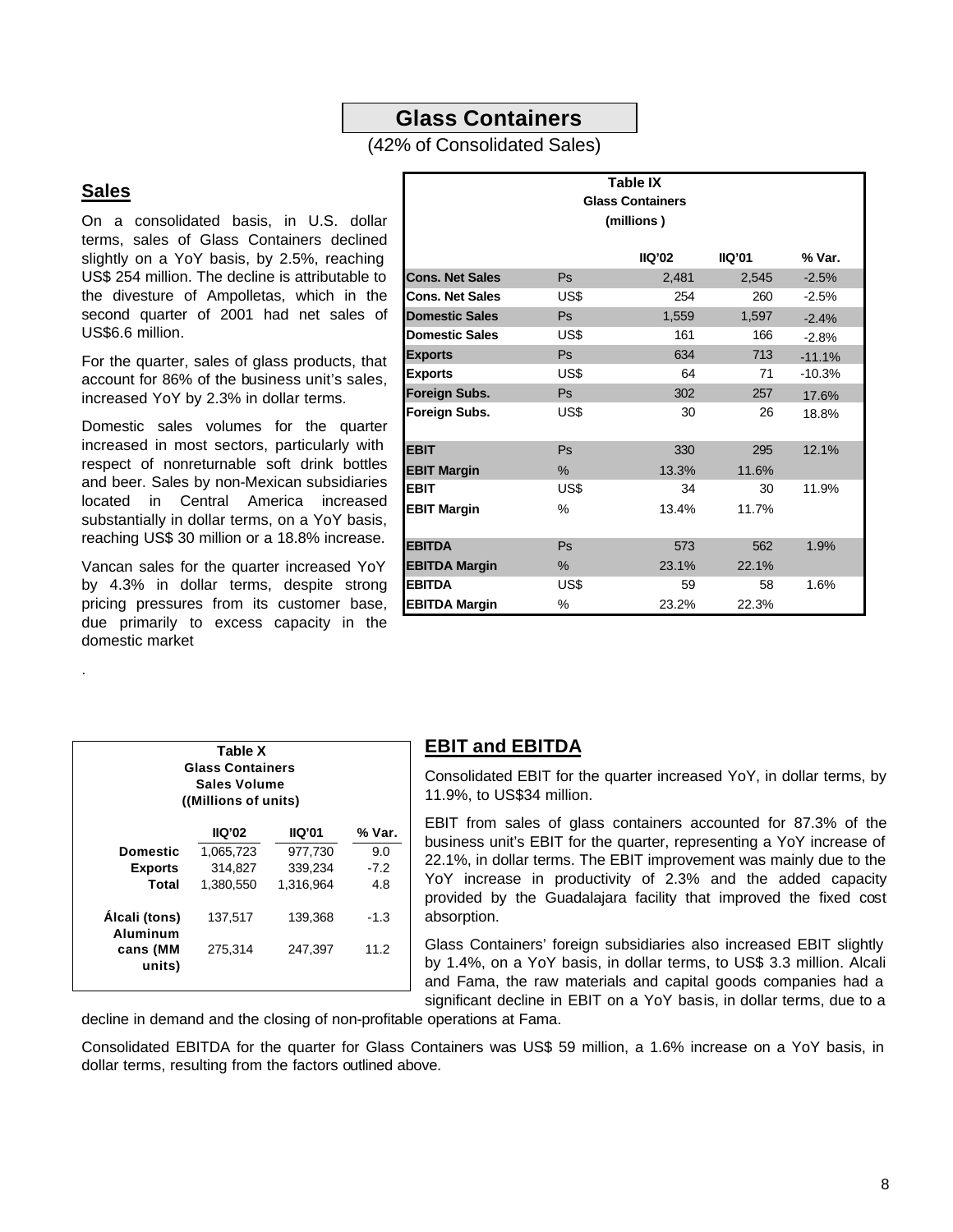### **Glassware**

(11% of Consolidated Sales)

#### **Sales**

Sales of Glassware declined slightly, on a YoY basis, in dollar terms, by 0.9%, amounting to US\$ 70 million.

Volume sales increased for the quarter, in dollar terms, on a YoY basis, by 2% domestically and by 7% in exports. The increases in volume were offset by pricing pressures derived from the slowdown of the Mexican and U.S. economies.

An incipient recovery of the U.S. economy has benefited export sales, which have increased 4.5% in dollar terms, on a YoY basis.

Sales volumes have increased because of Glassware's strategy of providing better service, continuing product innovation and improved quality.

Sales at the plastics segment increased by 0.6% in dollar terms, on a YoY basis.

|                        |           | <b>Table XIII</b><br>Glassware<br>(millions) |        |          |
|------------------------|-----------|----------------------------------------------|--------|----------|
|                        |           | IIO'02                                       | IIO'01 | %Var.    |
| <b>Cons. Net Sales</b> | Ps        | 679                                          | 684    | $-0.7%$  |
| <b>Cons. Net Sales</b> | US\$      | 70                                           | 70     | $-0.9\%$ |
| <b>Domestic Sales</b>  | Ps        | 465                                          | 481    | $-3.3%$  |
| <b>Domestic Sales</b>  | US\$      | 48                                           | 50     | $-3.8%$  |
| <b>Export Sales</b>    | <b>Ps</b> | 225                                          | 217    | 3.8%     |
| <b>Export Sales</b>    | US\$      | 23                                           | 22     | 4.5%     |
| <b>EBIT</b>            | Ps        | 113                                          | 87     | 28.9%    |
| <b>EBIT Margin</b>     | %         | 16.6%                                        | 12.8%  |          |
| <b>EBIT</b>            | US\$      | 12                                           | 9      | 29.2%    |
| <b>EBIT Margin</b>     | $\%$      | 16.6%                                        | 12.7%  |          |
| <b>EBITDA</b>          | Ps        | 178                                          | 151    | 18.3%    |
| <b>EBITDA Margin</b>   | %         | 26.3%                                        | 22.1%  |          |
| <b>EBITDA</b>          | US\$      | 18                                           | 16     | 18.1%    |
| <b>EBITDA Margin</b>   | %         | 26.3%                                        | 22.1%  |          |

| Table XII<br>Glassware<br>Sales mix in pieces (%) |            |        |        |  |  |  |  |  |  |  |
|---------------------------------------------------|------------|--------|--------|--|--|--|--|--|--|--|
|                                                   |            | IIO'02 | IIO'01 |  |  |  |  |  |  |  |
| Glass                                             | Industrial | 35%    | 33%    |  |  |  |  |  |  |  |
| (Sales mix)                                       | Retail     | 65%    | 67%    |  |  |  |  |  |  |  |
| <b>Plastics</b>                                   | Industrial | 27%    | 15%    |  |  |  |  |  |  |  |
| (Sales mix)                                       | Retail     | 73%    | 85%    |  |  |  |  |  |  |  |

#### **EBIT and EBITDA**

Consolidated EBIT for the quarter increased 29.2%, on YoY, basis in dollar terms, reaching US\$ 12 million.

The cost of goods sold for the quarter decreased YoY by 6.9%, in dollar terms, mainly due to cost saving measures and better fixed cost absorption attributable to the increase in production volumes.

 Consolidated EBITDA for the quarter was US\$18 million, an increase of 18.1% on a YoY basis, in dollar terms, resulting from the factors outlined

above.

Plastics EBIT and EBITDA for the quarter reached US\$ 2 million and US\$ 3 million for the quarter, respectively.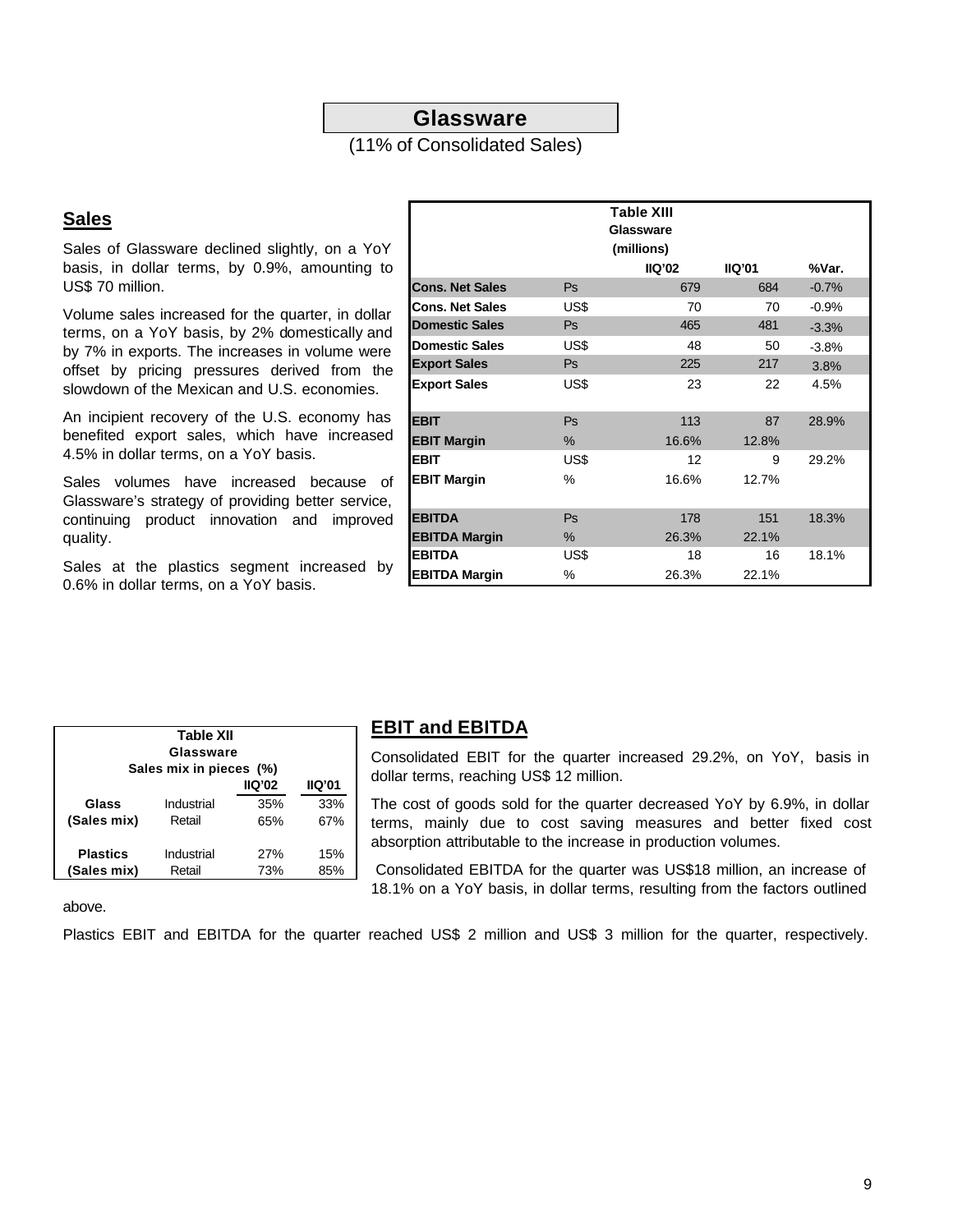# **Recent Developments**

#### **Yankee Bond Repayment**

As previously announced and consistent with the Company's history of complying with existing obligations, on its maturity date (May 15, 2002), the Company repaid in full the aggregate amount of the US\$ 175 million a bond placed in 1997. Payment was made with cash-in-hand and financings made available to the Company.

#### **Vitromatic Divestiture**

Consistent with the Company's announced strategy of divesting non-core assets, on July 3, 2002, the Company completed the sale of its controlling 51% stake in Vitromatic, an appliance manufacturer, to its partner for more than 13 years, Whirlpool Corporation.

The sale, which was agreed at a multiple equal to 7.1 times 2001 EBITDA, resulted in a purchase price of US\$ 148.3 million. The Company and Whirlpool Corporation agreed to maintain US\$ 10 million of the purchase price in escrow for a period of one year, to cover potential contingencies.

In addition to the purchase price, Vitromatic liabilities as of June 30, 2002 consisting of US\$ 67.5 million balance sheet debt and US\$ 100.2 million off-balance sheet debt) were maintained by the purchaser.

#### **Debt Reduction**

The net available proceeds received from the sale of Vitromatic, US\$ 130 million, were applied by the Company to reduce outstanding debt. On a pro-forma basis and after giving effect to the application of such proceeds, the Company's aggregate debt, as of June 30, 2002, would have been US\$ 1,405 million.

The repayment of debt is consistent with the direction given by the Company's board of directors and with the Company's stated objective of reducing debt.

#### **Agreement with AFG**

On June 19, 2002, the Company executed several agreements with AFG industries, Inc., the United States subsidiary of Asahi Glass, that have as purpose to establish and operate a flat glass facility in the North American Region. The facility is expected to commence operations in the last quarter of 2003. Vitro will operate the new plant and each of the partners will market and distribute the produced glass independently, on a 50% basis.

The plant will be established at an existing Vitro facility, that will be converted from a glass container to a flat glass plant. Total investment for the project will be approximately US\$ 90 million. Each of the partners is expected to make equivalent contributions. The Company's contribution will consist of the existing facility (valued in approximately US\$ 17 million) and the balance is expected to be financed through debt.

This agreement is consistent with the Company's objectives of maximizing the use of its assets and concentrating in its core businesses.

#### **Agreement with EDS**

On May 29, 2002, the Company entered into an outsourcing agreement with EDS Corporation, pursuant to which EDS will provide the Company and its subsidiaries, with various information technology services throughout the world. The agreement has a five-year term and is expected to result in savings to the Company of approximately US\$ 11 for the period.

This agreement is consistent with the Company's objectives of reducing costs, improving efficiency and concentrating in its core businesses.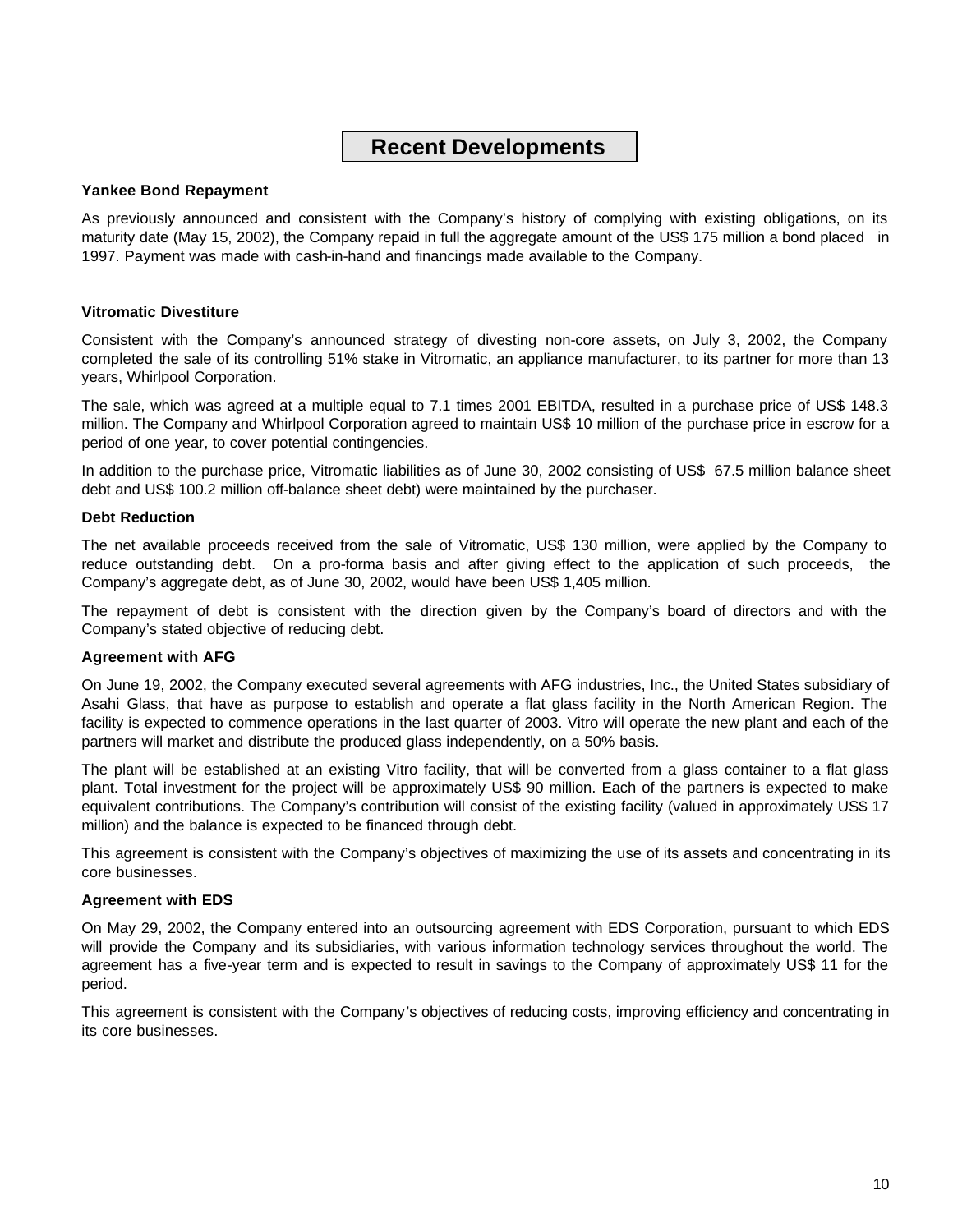# **VITRO, S.A. DE C.V. AND SUBSIDIARIES CONSOLIDATED FINANCIAL STATEMENTS** AS OF JUNE 30, 2002 (IN MILLIONS)

|                |                                                 |                       |                          | <b>Second Quarter</b>    |                |                                | January - June                     |                                                          |                        |                |                                |                |                          |  |
|----------------|-------------------------------------------------|-----------------------|--------------------------|--------------------------|----------------|--------------------------------|------------------------------------|----------------------------------------------------------|------------------------|----------------|--------------------------------|----------------|--------------------------|--|
|                | <b>INCOME STATEMENT.</b>                        | <b>Constant Pesos</b> |                          |                          |                | Nominal Dollars <sup>(1)</sup> |                                    |                                                          | <b>Constant Pesos</b>  |                | Nominal Dollars <sup>(1)</sup> |                |                          |  |
| Item           |                                                 | 2002                  | 2001                     | % Var.                   | 2002           | 2001                           | % Var.                             | 2002                                                     | 2001                   | % Var.         | 2002                           | 2001           | % Var.                   |  |
| $\overline{1}$ | <b>Consolidated Net Sales</b>                   | 5,955                 | 6,064                    | (1.8)                    | 608            | 618                            | (1.6)                              | 11,308                                                   | 11,616                 | (2.7)          | 1,168                          | 1,161          | 0.6                      |  |
| $\overline{2}$ | Cost of Sales                                   | 4,132                 | 4,174                    | (1.0)                    | 422            | 425                            | (0.7)                              | 7,904                                                    | 8,015                  | (1.4)          | 816                            | 801            | 1.9                      |  |
| 3              | <b>Gross Income</b>                             | 1,823                 | 1,890                    | (3.5)                    | 186            | 193                            | (3.5)<br>0.9                       | 3,404<br>2,293                                           | 3,601                  | (5.5)          | 352                            | 361            | (2.5)                    |  |
| $\sqrt{4}$     | <b>SG&amp;A Expenses</b>                        | 1,181                 | 1,174                    | 0.6                      | 120            | 119                            |                                    |                                                          | 2,265                  | 1.2            | 236                            | 226            | 4.3                      |  |
| 5              | <b>Operating Income</b>                         | 642                   | 716                      | (10.4)                   | 66             | 74                             | (10.8)                             | 1,111                                                    | (16.8)<br>1.336<br>116 |                |                                | 135            | (14.0)                   |  |
| 6              | <b>Interest Expense</b>                         | 381                   | 416                      | (8.4)                    | 39             | 43                             | (8.9)                              | 744                                                      | 955                    | (22.0)         | 78                             | 96             | (18.1)                   |  |
| $\overline{7}$ | Interest Income                                 | 20                    | $\boldsymbol{9}$         | 132.2                    | $\overline{c}$ | $\mathbf{1}$                   | 126.7                              | 23                                                       | 22                     | 8.0            | $\overline{c}$                 | $\overline{2}$ | 11.4<br>$\sim$           |  |
| 8              | Exchange Loss (Gain)                            | 1,247                 | (555)                    | $\overline{\phantom{a}}$ | 129            | (57)                           | $\overline{a}$                     | 1,054<br>(723)                                           |                        |                | 108                            | (74)           |                          |  |
| 9              | Gain from Monet. Position                       | 161                   | 141                      | 14.0                     | 17             | 15                             | 14.8                               | 361<br>312                                               |                        | 15.8           | 38                             | 31             | 22.6                     |  |
| 10             | <b>Total Financing Cost</b>                     | 1,448                 | (289)                    |                          | 150            | (30)                           | $\overline{a}$                     | 1,413                                                    | (102)                  | $\overline{a}$ | 145                            | (12)           |                          |  |
| 11             | Other Income                                    | 57                    | (337)                    | ÷                        | 6              | (35)                           | $\overline{\phantom{a}}$           | (253)<br>(382)                                           |                        | (33.9)         | (28)                           | (39)           | (29.4)                   |  |
| 12             | Share in Net Income of Non-                     |                       |                          |                          |                |                                |                                    |                                                          |                        |                |                                |                |                          |  |
|                | Consol. Assoc. Companies<br>Inc. bef. Tax & PSW |                       | 9                        | $\overline{a}$           |                | $\mathbf{1}$                   | $\overline{\phantom{0}}$           |                                                          | 9                      |                |                                | $\mathbf{1}$   |                          |  |
| 13<br>14       | Income Tax and PSW                              | (749)<br>(329)        | 678                      | ÷                        | (78)           | 69                             | $\sim$<br>$\overline{\phantom{a}}$ | (555)<br>(429)                                           | 1,065                  | ÷,             | (58)                           | 108            | $\overline{\phantom{a}}$ |  |
| 15             | Net Inc. Cont. Opns.                            | (420)                 | 258<br>420               | ÷                        | (34)<br>(43)   | 26<br>43                       | $\overline{\phantom{a}}$           | (126)                                                    | 422<br>642             | ÷,             | (45)<br>(12)                   | 43<br>65       | $\overline{\phantom{a}}$ |  |
| 16             | Income (loss) of Discont.<br>Oper.              |                       |                          |                          |                |                                |                                    |                                                          |                        |                |                                |                |                          |  |
|                | Extraordinary Items, Net                        | (164)                 | 99                       | $\overline{\phantom{a}}$ | (17)           | 10                             | $\overline{\phantom{a}}$           | (115)                                                    | 171                    | ÷              | (11)                           | 17             |                          |  |
| 17             | Net Income                                      | (584)                 | 519                      | $\overline{a}$           | (60)           | 53                             | ÷,<br>$\overline{\phantom{a}}$     | (241)                                                    | 813                    |                | (24)                           |                |                          |  |
| 18             | Net Income of Maj. Int.                         |                       |                          | $\overline{a}$           |                |                                | $\sim$                             |                                                          |                        |                |                                | 83             | $\overline{a}$           |  |
| 19<br>20       | Net Income of Min. Int.                         | (498)                 | 353<br>165               | ÷                        | (51)           | 36<br>17                       | $\overline{\phantom{a}}$           | (316)<br>75                                              | 499<br>314             |                | (32)<br>8                      | 51<br>32       | (73.5)                   |  |
|                |                                                 | (86)                  |                          |                          | (9)            |                                |                                    |                                                          |                        | (76.2)         |                                |                |                          |  |
|                | <b>BALANCE SHEET</b>                            | 2002                  | 2001                     | % Var.                   | $2002^{(2)}$   | $2001^{(2)}$                   | % Var.                             | <b>FINANCIAL INDICATORS</b>                              |                        |                | <b>IIQ'02</b>                  | <b>IIQ'01</b>  |                          |  |
| 21             | Cash & Cash Equivalents                         | 1,381                 | 653                      | 111.4                    | 139            | 67                             | 106.8                              | Debt/EBITDA (LTM, times)                                 |                        |                | 3.8                            | 3.1            |                          |  |
| 22             | <b>Trade Receivables</b>                        | 2,046                 | 2,037                    | 0.4                      | 205            | 210                            | (2.3)                              | EBITDA/Net Int. Exp. (LTM, times)                        |                        |                |                                |                |                          |  |
| 23             | Inventories                                     | 3,325                 | 3,356                    | (0.9)                    | 334            | 346                            | (3.5)                              | Debt/Firm Value (times)                                  |                        |                | 0.6                            | 0.6            |                          |  |
| 24             | <b>Other Current Assets</b>                     | 2,419                 | 2,333                    | 3.7                      | 243            | 242                            | 0.5                                | Debt/Equity (times)                                      |                        |                | 1.7                            | 1.5            |                          |  |
| 25             | <b>Total Current Assets</b>                     | 9,170                 | 8,380                    | 9.4                      | 921            | 865                            | 6.5                                | Total Liab./Stockh. Equity (times)                       |                        |                | 2.6                            | 2.3            |                          |  |
| 26             | Inv. in Uncons. Subs.                           |                       | $\overline{\phantom{a}}$ |                          | $\overline{a}$ | $\overline{a}$                 | $\overline{a}$                     | Curr. Assets/Curr. Liab. (times)                         |                        |                | 0.8                            | 0.8            |                          |  |
| 27             | Prop., Plant & Equipment                        | 18,255                | 19,595                   | (6.8)                    | 1,833          | 2,047                          | (10.5)                             | Sales/Assets (times)                                     |                        |                | 0.7                            | 0.7            |                          |  |
| 28             | <b>Deferred Assets</b>                          | 1,767                 | 1,807                    | (2.2)                    | 177            | 186                            | (4.6)                              | EPS (Ps\$) *                                             |                        |                | (1.82)                         | 1.22           |                          |  |
| 29             | Other Long-Term Assets                          | 3,448                 | 3,754                    | (8.1)                    | 346            | 394                            | (12.1)                             | EPADR (US\$)*                                            |                        |                | (0.55)                         | 0.37           |                          |  |
| 30             | <b>Total Assets</b>                             | 32,640                | 33,536                   | (2.7)                    | 3,278          | 3,492                          | (6.1)                              | <b>Based on the weighted average shares outstanding.</b> |                        |                |                                |                |                          |  |
| 31             | Short-Term & Curr. Debt                         | 6,089                 | 5.764                    | 5.6                      | 612            | 604                            | 1.2                                | <b>OTHER DATA</b>                                        |                        |                |                                |                |                          |  |
| 32             | <b>Trade Payables</b>                           | 2.444                 | 2.028                    | 20.5                     | 245            | 211                            | 16.3                               | # Shares Issued (thousands)                              |                        |                | 324.000                        | 324.000        |                          |  |
| 33             | <b>Other Current Liabilities</b>                | 3.292                 | 3,333                    | (1.2)                    | 331            | 342                            | (3.4)                              | # Average Shares Outstaning                              |                        |                |                                |                |                          |  |
| 34             | Total Curr. Liab.                               | 11,825                | 11,126                   | 6.3                      | 1,188          | 1,158                          | 2.6                                | (thousands)                                              |                        |                | 273,706                        | 288,928        |                          |  |
| 35             | Long-Term Debt                                  | 9.193                 | 9.004                    | 2.1                      | 923            | 943                            | (2.1)                              | Employees                                                |                        |                | 28,136                         | 27,647         |                          |  |
| 36             | Other LT Liabilities                            | 2,611                 | 3,297                    | (20.8)                   | 262            | 346                            | (24.3)                             |                                                          |                        |                |                                |                |                          |  |
| 37             | <b>Total Liabilities</b>                        | 23,628                | 23,426                   | 0.9                      | 2,373          | 2,448                          | (3.0)                              |                                                          |                        |                |                                |                |                          |  |
| 38             | <b>Restated Capital Stock</b>                   | 6.933                 | 6.929                    | 0.1                      | 696            | 726                            | (4.1)                              |                                                          |                        |                |                                |                |                          |  |
| 39             | <b>Retained Earnings</b>                        | (1, 168)              | (211)                    | 452.6                    | (117)          | (47)                           | 148.0                              |                                                          |                        |                |                                |                |                          |  |
| 40             | Minority Interest                               | 3.247                 | 3,392                    | (4.3)                    | 326            | 366                            | (10.8)                             |                                                          |                        |                |                                |                |                          |  |
| 41             | <b>Total Shar. Equity</b>                       | 9.012                 | 10.110                   | (10.9)                   | 905            | 1.045                          | (13.4)                             |                                                          |                        |                |                                |                |                          |  |

<sup>(1)</sup> Nominal dollars calculated by dividing each month's nominal pesos by the end of such month exchange rate.

<sup>(2)</sup> Constant pesos at the end of each period converted into dollars using the exchange rate at the end of each respective period.